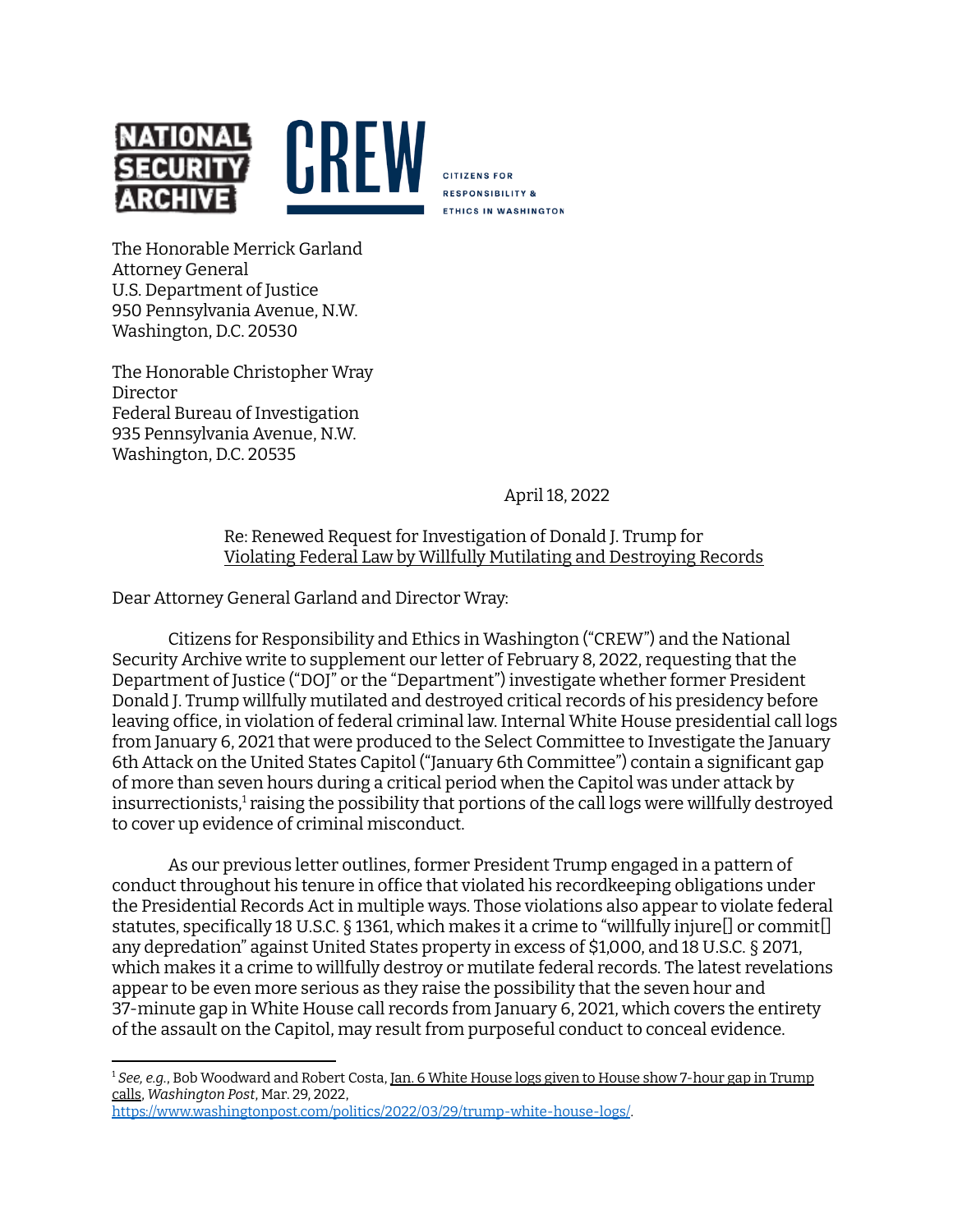The time period during which there is a gap in the phone logs includes at least five calls from or to President Trump whose occurrence has been documented in the public record. <sup>2</sup> Among the missing calls is one widely reported call made by then-President Trump from a number recorded as 202-395-0000—indicating it was from an official White House phone—to Senator Mike Lee at 2:26 p.m. on January 6, 2021. <sup>3</sup> Neither the President's Daily Diary nor the call logs include this call.<sup>4</sup> This call was notable because President Trump was trying to call Senator Tommy Tuberville, and it was during this call that Senator Tuberville, having been handed the phone by Senator Lee, informed President Trump that "they just took the vice president out" of the Senate chamber as rioters stormed the Capitol. <sup>5</sup> Also missing from the call logs is a call President Trump made at 11:17 a.m. to then-Senator Kelly Loeffler, as evidenced by another presidential record released by NARA. <sup>6</sup> The Daily Diary includes a call at that same time to "an unidentified person," but oddly that call is missing from the call logs.<sup>7</sup> The call logs also do not include calls President Trump is reported to have had with Vice President Mike Pence, Rep. Jim Jordan, and House Minority Leader Kevin McCarthy. 8

Perhaps most striking about the incomplete January 6 call logs is the total lack of any call information between the critical period of 11:06 a.m., when President Trump's call with Senator David Perdue ended, and 6:54 p.m., when President Trump reportedly had the White House operator place a call to Dan Scavino. <sup>9</sup> President Trump spoke to a gathering of his supporters near the White House beginning at noon that day, less than an hour after his call with Senator Perdue. <sup>10</sup> One hour later an initial wave of protestors began storming the Capitol, and by 1:30 p.m. they had overcome the police.<sup>11</sup> Nearly one hour later at 2:24 p.m. President Trump tweeted his criticism of Vice President Pence for lacking "the courage to do what should have been done to protect our Country and our Constitution." <sup>12</sup> At 3:36 p.m. White House Press Secretary Kayleigh McEnany tweeted that President Trump had ordered the National Guard to the Capitol. $^{\rm 13}$  At 4:17 p.m. President Trump tweeted a video directed to his supporters inside the Capitol urging them to go home but also telling them "We love you.

<sup>9</sup> Woodward and Costa, *Washington Post*, Mar. 29, 2022.

13 *Id.*

<sup>2</sup> Aaron Blake, What explains the suspicious gap in Trump's call log?, *Washington Post*, Mar. 31, 2022, [https://www.washingtonpost.com/politics/2022/03/31/trump-call-log-gap-details/.](https://www.washingtonpost.com/politics/2022/03/31/trump-call-log-gap-details/)

<sup>3</sup> Hugo Lowell, Revealed: Trump used White House phone for call on January 6 that was not on official log, *The Guardian*, Mar. 30, 2022,

[https://www.theguardian.com/us-news/2022/mar/30/trump-used-white-house-phone-call-capitol-attack-jan-](https://www.theguardian.com/us-news/2022/mar/30/trump-used-white-house-phone-call-capitol-attack-jan-6-not-official-log)[6-not-official-log](https://www.theguardian.com/us-news/2022/mar/30/trump-used-white-house-phone-call-capitol-attack-jan-6-not-official-log).

<sup>4</sup> *See* Woodward and Costa, *Washington Post*, Mar. 29, 2022.

<sup>5</sup> Kyle Cheney, Tuberville says he informed Trump of Pence's evacuation before rioters reached Senate, *Politico*, Feb. 11, 2021,

[https://www.politico.com/news/2021/02/11/tuberville-pences-evacuation-trump-impeachment-468572;](https://www.politico.com/news/2021/02/11/tuberville-pences-evacuation-trump-impeachment-468572) Lowell, *The Guardian*, Mar. 30, 2022.

<sup>6</sup> Blake, *Washington Post*, Mar. 31, 2022.

<sup>7</sup> Woodward and Costa, *Washington Post*, Mar. 29, 2022.

<sup>8</sup> Aaron Blake, The inexplicable gap in the Trump White House's Jan. 6 records, *Washington Post*, Mar. 29, 2022, [https://www.washingtonpost.com/politics/2022/03/29/inexplicable-gaps-trump-records/.](https://www.washingtonpost.com/politics/2022/03/29/inexplicable-gaps-trump-records/)

<sup>11</sup> *Id.* <sup>10</sup> *See* Kat Lonsdorf, Courtney Dorning, Amy Isackson, Mary Louise Kelly and Alisa Chang, A timeline of how the Jan. 6 attack unfolded—including who said what and when, *NPR*, Jan. 5, 2022, [https://www.npr.org/2022/01/05/](https://www.npr.org/2022/01/05/1069977469/a-timeline-of-how-the-jan-6-attack-unfolded-including-who-said-what-and-when) [1069977469/a-timeline-of-how-the-jan-6-attack-unfolded-including-who-said-what-and-when.](https://www.npr.org/2022/01/05/1069977469/a-timeline-of-how-the-jan-6-attack-unfolded-including-who-said-what-and-when)

<sup>12</sup> *Id.*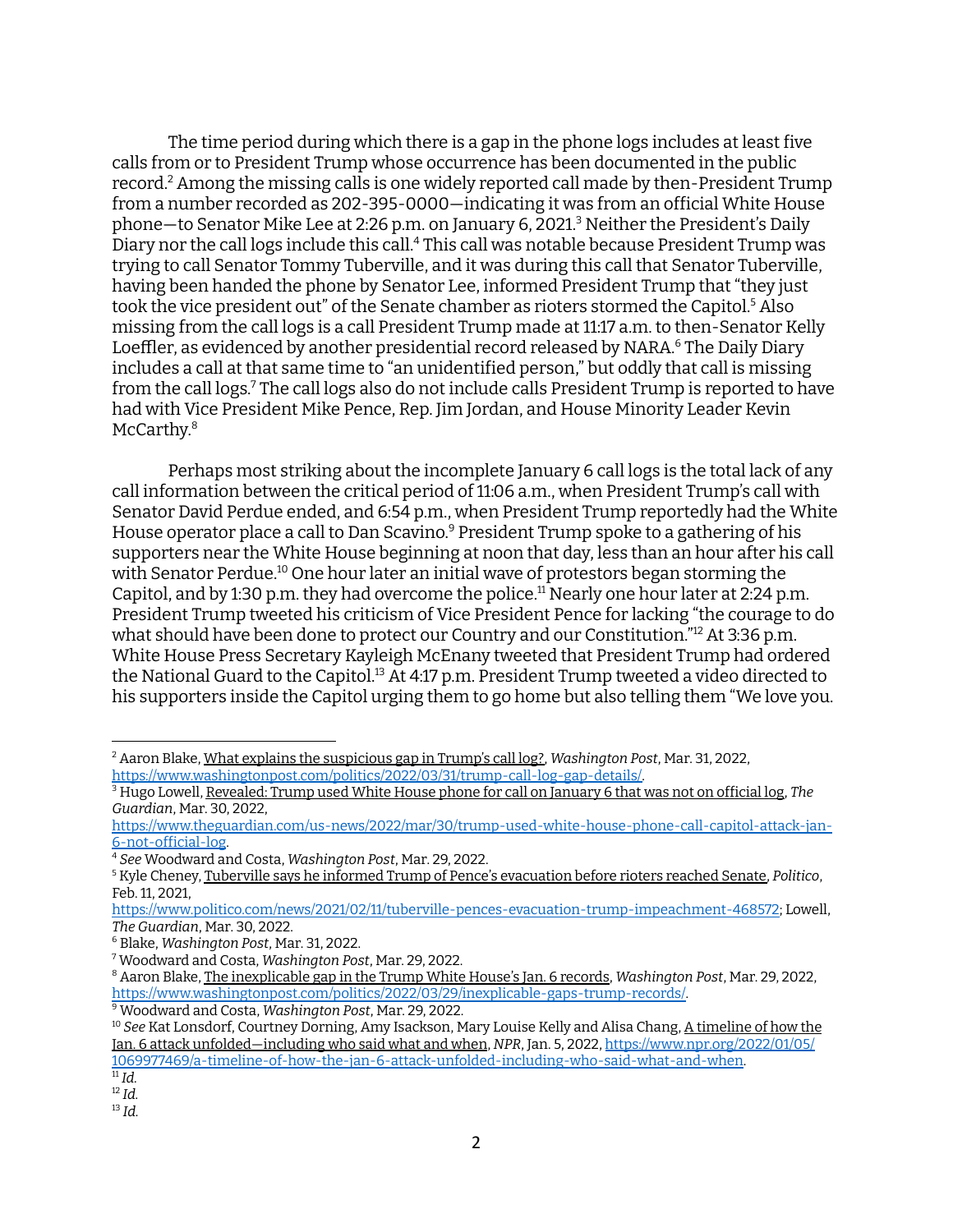You're very special." <sup>14</sup> Shortly after 6:00 p.m. police were able to clear the Capitol. <sup>15</sup> Only then do the call logs pick up with a call at 6:54 p.m. at the top of a new page. <sup>16</sup> President Trump was clearly following the events of January 6 very closely, yet the call logs reflect no calls by him whatsoever. All of this raises a question of whether someone tampered with the call logs. $^{\rm 17}$ 

While this gap of more than seven and one-half hours in the call logs has been the subject of much public speculation, some reporting has suggested that the January 6 phone logs simply "reflect[] Trump's typical phone habits." <sup>18</sup> Those habits include President Trump's use of cell phones to make or receive calls, particularly when he was in the Oval Office, which would bypass the White House switchboard. <sup>19</sup> They also include what has been described as the "generally chaotic" recordkeeping practices of the Trump administration and President Trump's efforts to evade having records of certain calls created in violation of the PRA. $^{\rm 20}$ 

The validity of these proffered explanations is open to question. Without knowing the identities of the Trump administration "officials" who provided these defenses to CNN, $^{21}$  it is impossible to evaluate whether they are truly filling in missing information that explains the gaps in the call logs. Moreover, none of their explanations address the absence from the call logs of calls President Trump is known to have made, why the hours in the call log preceding and following the gap appear to be relatively complete, and the pagination, which ends with a call at 11:06 a.m. and appears to resume with a call at 6:54 p.m. at the top of another page.

The stakes for former President Trump could not be higher. In a ruling on the attorney-client and work-product privilege claims made by Trump's former lawyer John Eastman for emails subpoenaed by the January 6th Committee, U.S. District Court Judge David O. Carter concluded the privileges were vitiated by the crime-fraud exception. Judge Carter found "it more likely than not that President Trump corruptly attempted to obstruct the Joint Session of Congress on January 6, 2021." <sup>22</sup> He further concluded "that President

<sup>14</sup> *Id.*

<sup>15</sup> *Id.*

<sup>16</sup> Blake, *Washington Post*, Mar. 31, 2022.

<sup>17</sup> *Id.*

<sup>&</sup>lt;sup>18</sup> Zachary Cohen, Katelyn Polantz, Jamie Gangel, Ryan Nobles, Annie Grayer and Ashley Semler, Official review of Trump phone logs from January 6 finds record is complete, *CNN*, Apr. 1, 2022, [https://www.cnn.com/2022/03/](https://www.cnn.com/2022/03/31/politics/mystery-call-gap-trump-jan-6-white-house-phone-logs/index.html) [31/politics/mystery-call-gap-trump-jan-6-white-house-phone-logs/index.html.](https://www.cnn.com/2022/03/31/politics/mystery-call-gap-trump-jan-6-white-house-phone-logs/index.html) The headline of this news article is highly misleading as it suggests an official review of the phone logs was conducted and reached the conclusion that the phone logs provided to Congress were, in fact, complete. To the contrary, the article merely recounts what some unnamed sources told CNN about "Trump's phone behavior and the White House switchboard records[.]" *Id.*

<sup>19</sup> *Id.*

<sup>20</sup> *Id.*

 $^{21}$  Although CNN has reported that "[a]n official review of the call logs found no missing pages," the network has provided no further details on who conducted that review and when. *See* Zachary Cohen, Jamie Gangel, Ryan Nobles, Annie Grayer and Paula Reid, Trump's presidential diarist tells Jan. 6 committee White House officials provided less detail about his activities days before riot, *CNN*, Apr. 1, 2022,

<https://www.cnn.com/2022/04/01/politics/white-house-diarist-january-6-committee-interview/index.html>.

Moreover, Rep. Jamie B. Raskin, a member of the January 6th Committee, noted that that "the gaps are suspiciously tailored to the heart of the events" on January 6, suggesting the committee continues to question the reason for the missing gaps. Amy B. Wang, Gap in Trump call logs on Jan. 6 'suspiciously tailored,' Raskin says, *Washington Post*, Apr. 3, 2022,

<sup>22</sup> *Eastman v. Thompson, et al.*, Case No. 22-00099-DOC-DFM (C.D. Ca. Mar. 28, 2022), Order re. Privilege of Documents Dated January 4-7 2021 at 36 (Dkt. No. 260). <https://www.washingtonpost.com/politics/2022/04/03/jan-6-committee-raskin-trump-7-hour-gap/>.